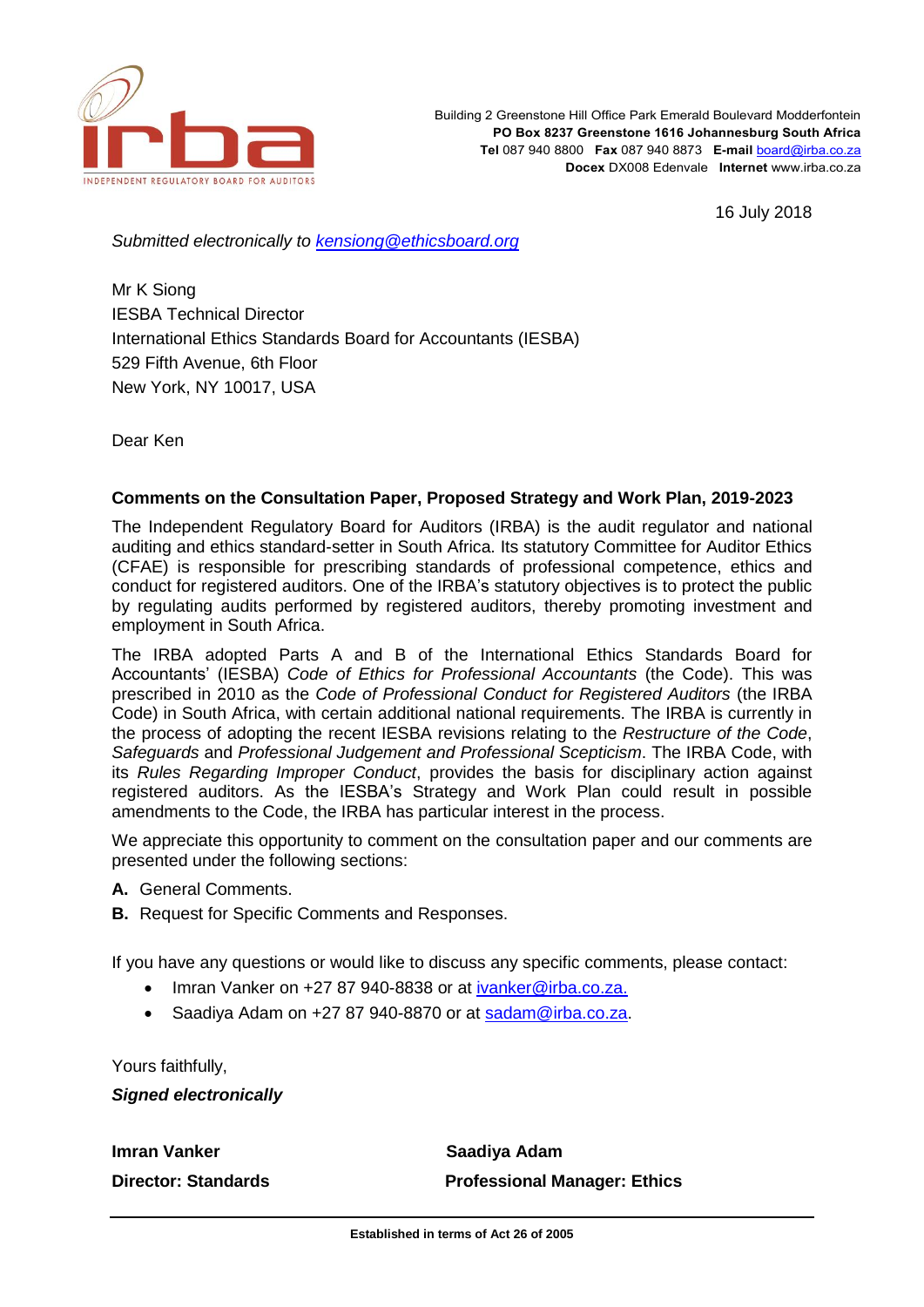# **A. General Comments**

- 1.1. The IRBA notes the importance for the IESBA to set a robust and dynamic strategy to produce projects of high quality in the evolving environment of professional accountants.
- 1.2. As a regulator of registered auditors with a statutory objective to protect the public, we are concerned with the enforceability of the Code. We support initiatives that create an enabling environment for registered auditors to apply the IRBA Code and those that promote ease in understanding the IRBA Code.
- 1.3. While the consultation paper has been drafted in the context of professional accountants, our responses are provided in the context of registered auditors who perform audits, reviews and provide other assurance services.
- 1.4. We congratulate the IESBA on the completion of several large projects, such as the Restructure of the Code and Safeguards, which includes revisions to the conceptual framework. It is encouraging to note that the proposed Strategy and Work Plan has not slowed down but is taking on new and challenging projects.
- 1.5. We would encourage the IEBSA to use the opportunity presented by these difficult topics to take a leadership stance in the ethics field.
- 1.6. The Code needs to move at the same pace as the environment in which we operate. Thus, it would be important to keep alert to evolving topics, e.g. technology and innovation. Projects that take longer than anticipated may lead to legislative responses at jurisdictional levels that undermine the global applicability of the Code.
- 1.7. We caution against projects that include complex rules that are often too difficult to administer. The Code can only be relevant if it is clear, understood and implementable. Complexity to certain elements of the Code creates lack of clarity. While differentiation is important, this should be achieved in a manner that is understandable. We would encourage the IESBA to find a balance between these two when proposing amendments to the Code.
- 1.8. The necessary due care is required to allow for future projects to be evidence based. It is necessary to see how experiences from regulatory inspections and research results are influencing the choices of the IESBA.
- 1.9. When projects proposals are considered, care should be given to separately address the responsibility of the firm as well as the individual. This dual consideration will lead to projects that are balanced and aligned.
- 1.10. We have addressed three significant additional items in Part B, question 4 of this letter.

# **B. Request for Specific Comments and Responses**

- 1. *Do you agree with the proposed criteria for the IESBA to determine its actions and priorities over the strategy period?*
	- 1.1. We support criteria that consider public interest, taking into account the pervasiveness of the issue; the degree of urgency in addressing the matter; the global relevance of the matter; and the feasibility of undertaking the issue in a realistic timeframe.
	- 1.2. The IEBSA may consider including the following when prioritising projects: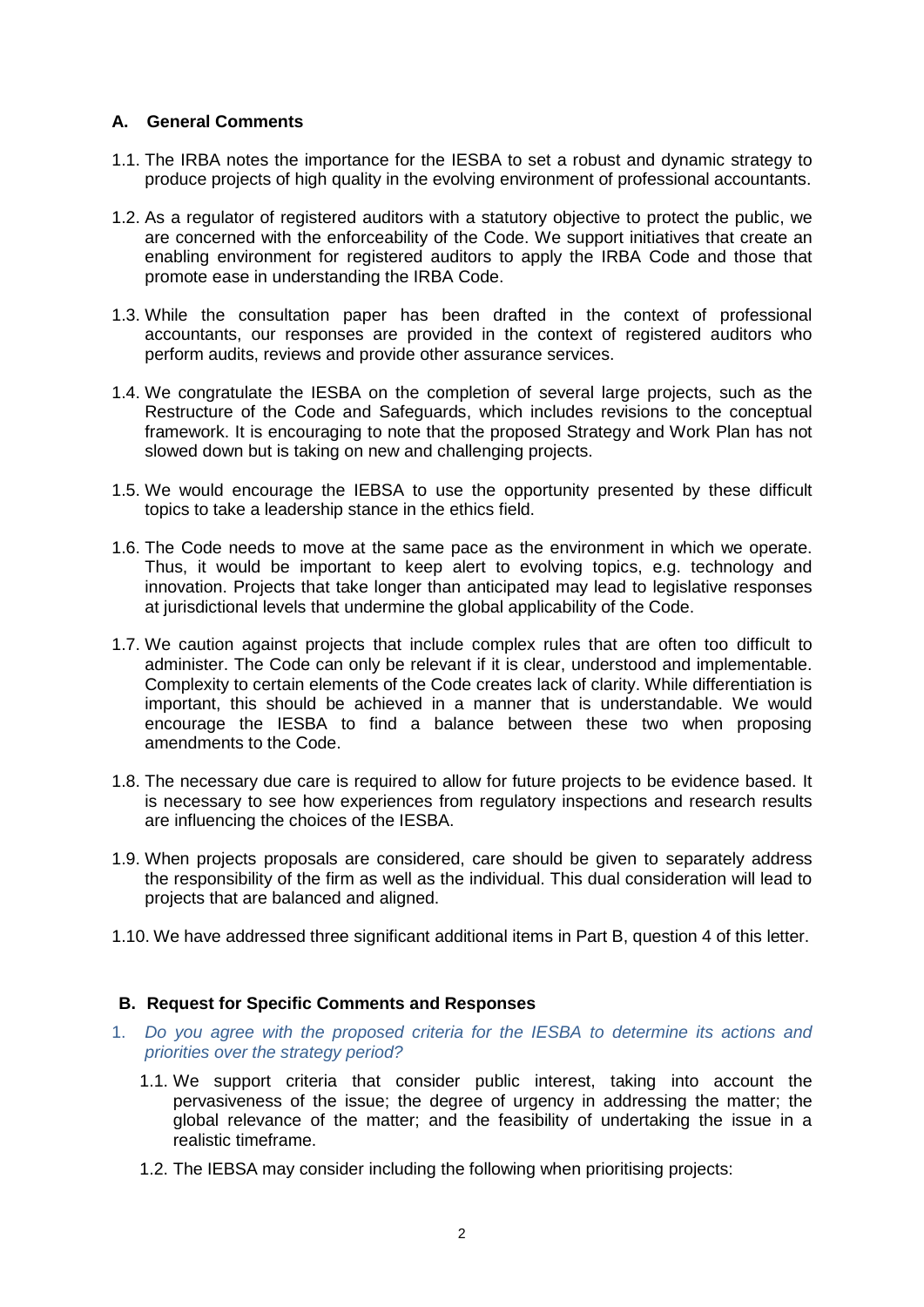- The potential impact of the project;
- The constituency that proposed the new project; and
- Whether the project will result in new guidance being drafted, or whether the project is a revision to guidance that is currently available.
- 1.3. Where items are time sensitive, consideration should be given to address them piecemeal. Bigger projects require time and sufficient understanding; however, this has to be balanced with the need for standard setting in the interim.
- 1.4. When setting the proposed criteria, the IESBA may consider whether each criterion is weighted equally. The IESBA may want to differentiate between primary considerations and secondary considerations.
- 1.5. The timing of projects may need to take into consideration coordination efforts with other International Federation of Accountants (IFAC) independent standard-setting boards (namely, the IAASB and the IAESB). This would allow for efficient collaboration on projects that are inter-related.
- 1.6. A key ingredient in considerations of the Work Plan of the IESBA is the notion of "Board Capacity". The IESBA may consider redefining "Board capacity" so that it is supported by subcommittees with greater authority than at present, thus increasing "Board Capacity" and the effectiveness of the Board.
- 2. *Do you support the actions that have been identified with respect to each strategic theme? If not, please explain why.*

# Strategic Theme: Advancing the Code's Relevance and Impact

## Sub-theme: Maintaining a global Code fit for purpose in the evolving environment

*Trends and Development in technology*

- 2.1. We support the actions proposed under this project. Professional Accountants, including auditors, are required to keep up with the rapid developments in technology and innovation. As clients' businesses are evolving, this has an effect on the audit environment. Similarly, auditors are encouraged to use technology to increase audit efficiencies, and this will possibly have an impact on audit quality.
- 2.2. However, for the IESBA and the IESBA Code of Ethics (the Code) to remain relevant on this topic, timely consideration is required. We would encourage the IESBA to be the thought leaders on the ethical implications of technology and innovation.
- 2.3. There is a concern that auditors may have limited knowledge on how the work of these latest technologies, e.g. data analytics, can be appropriately integrated into the audit engagement. There is a likelihood that professional accountants may go on doing work ignoring the risks/opportunities/challenges that technology introduces. As a result, professional accountants may not be acting with professional competence and due care.

### *Emerging or Newer Models of Service Delivery*

2.4. There is standard-setting interest in this topic. Outsourcing and insourcing have cross-border implications. Thus, the Code becomes the common denominator for PAPPs and PAIBs. We would support a project that considers the ethical implications of these relationships.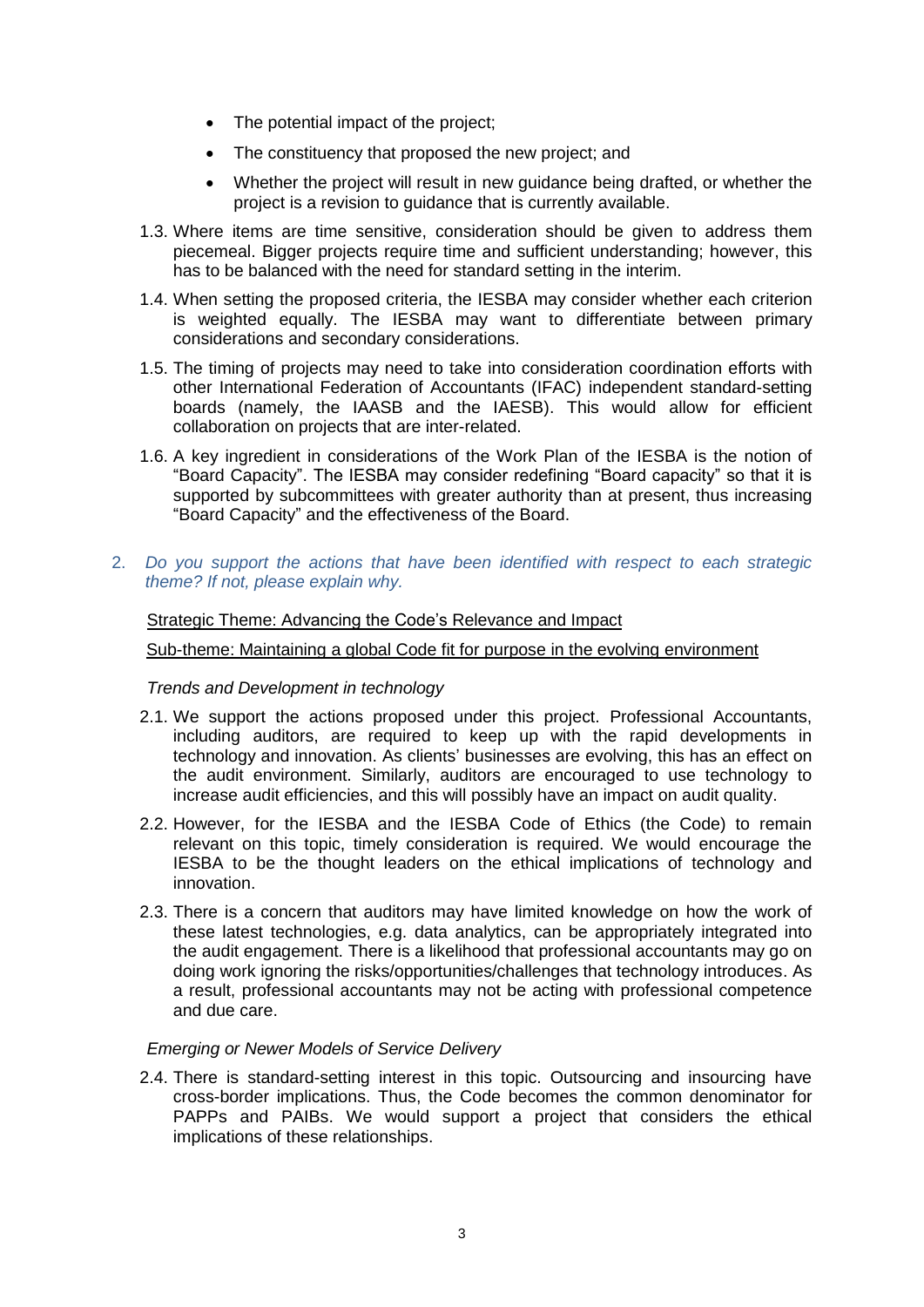2.5. Awareness raising on this project may be required, especially on the independence consideration when firms rely on shared service centres and with regards to the definition of "office" and "engagement team".

## *Emerging Issues Initiative*

2.6. The IESBA may consider adding more structure as this project is taken forward to allow for an effective output. There is potential for this group to deliver substantial strategic insight on future IESBA projects.

### Strategic theme: Advancing the Code's Relevance and Impact

## *Tax Planning and Related Services*

2.7. As the IRBA Code of Professional Conduct does not apply to PAIBs, we limit our comments to auditors that are performing tax services. We would support a project on this topic.

## *Definition of Public Interest and Listed Entities*

- 2.8. The introduction of the concept of a public interest entity to the Code provides a level of complexity and judgement. This may also result in differentiation; and without local amendments, the definition is open to some interpretation.
- 2.9. We do not view this project as a priority. In South Africa, we have issued a jurisdiction-specific definition of a public interest entity that builds on the Code. From our experience of researching a suitable definition of a public interest entity, we believe that this should be a jurisdictional project as it is rather difficult to set a universal definition that will be comparable and helpful.
- 2.10. This calls on different jurisdictions to consider their financial environment and provide guidance on this matter. The IEBSA may consider issuing implementation guidance to jurisdictions on this topic rather than an amendment to the Code.
- 2.11. The IESBA may need to consider the relationship between the above project and the IEBSA Non-Assurance Services Project. The relationship between the two has the potential to be material as consultation is undertaken. These two projects require careful consideration.

### *Materiality*

- 2.12. Our view is that this is a priority project. Without the right level of guidance relating to materiality, the Code is left exposed to misinterpretation by its users and readers.
- 2.13. Materiality introduces some unnecessary complexity to issues; thus, the project should not be limited to clarification, but rather a re-evaluation of its use within the Code.

### *Pre-commitments*

2.14. We appreciate the speed at which these projects are progressing. We look forward, with interest, to developments, especially on the Non-Assurance Services Project.

### *General Maintenance of the Code*

- 2.15. Our experience with the Code is that certain terminology used in the Code could use some clarification, e.g. network firms, engagement period.
- 2.16. There are certain differences between the definitions of some terms in the Code and the definitions of the same terms in the IAASB standards. These terms include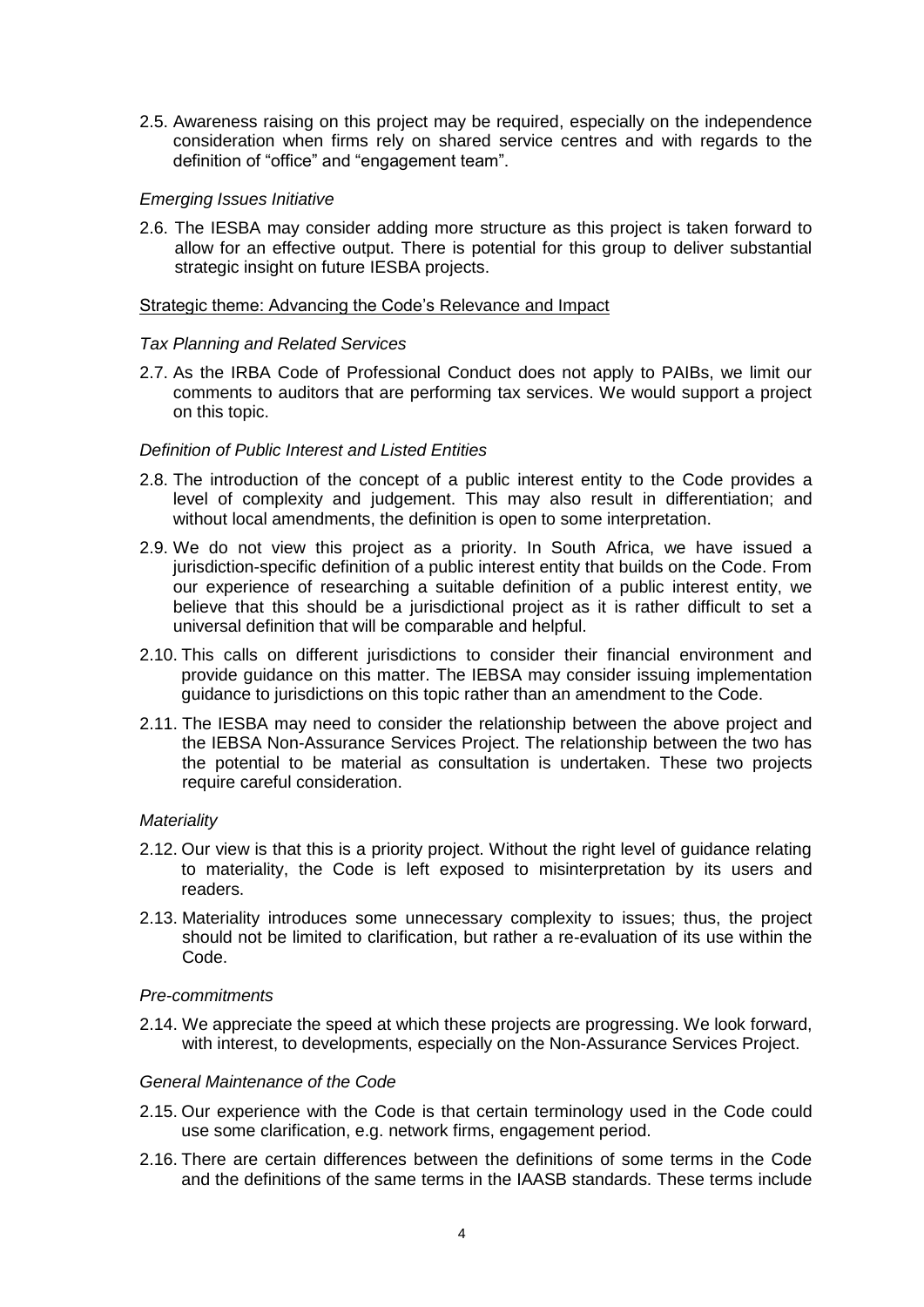"assurance engagement"; "engagement quality control review"; "financial statements"; "firm"; "independence"; "review engagement"; and "special purpose financial statements".

- 2.17. As included in our response to the IESBA Strategic Questionnaire, we suggest:
	- Reconsidering the use of the term "employee" as it appears to cover only employees of an audit client and not others who may act in the capacity of an employee (e.g. a contractor).
	- Not limiting the concept of "engagement period" to the date when the audit report is issued, as the auditor has further responsibilities in an audit of financial statements, such as addressing the effect on the audit opinion of matters that come to the auditor's attention after the conclusion of the audit.
	- Revisiting the definition of "financial interest" to, for example, clearly cover interests in a trust.
	- Defining the concept of a "network firm" to focus more on the exercise of judgement rather than on a list of examples of situations that might indicate the existence of a network*.*

# *Other*

- 2.18. We would strongly urge the IESBA to consider the projects on Communications with Those Charged with Governance and Documentation. From a regulatory perspective, these two projects would be useful to areas that currently have limited guidance available.
- 2.19. Also, these projects will have potential for substantial impact in the audit environment.

### Strategic theme: Deepening and Expanding the Code's Influence

### *Promoting Global Adoption of the Restructured Code*

- 2.20. We encourage the IESBA to continue its work on adoption and implementation. This is an important and strategic item that requires due consideration.
- 2.21. Among the actions that the working group will be undertaking, advocacy tools would be helpful. It is useful when a fact sheet, multimedia content and learning material are released alongside amendments to the Code. This helps to add to the conversation on ethical matters.

### *Monitoring and Documenting the Extent of Adoption of the Code*

2.22. An action that the IESBA may consider is documenting the challenges that adoption poses and then issuing implementation guidance. This may include sharing strategies between jurisdictions, and having this facilitated by the IESBA.

### *Pre-commitments*

2.23. We appreciate the IESBA's dedication to keeping to its previous commitments. The extent of these projects may need to be fully considered, especially in respect of competing projects.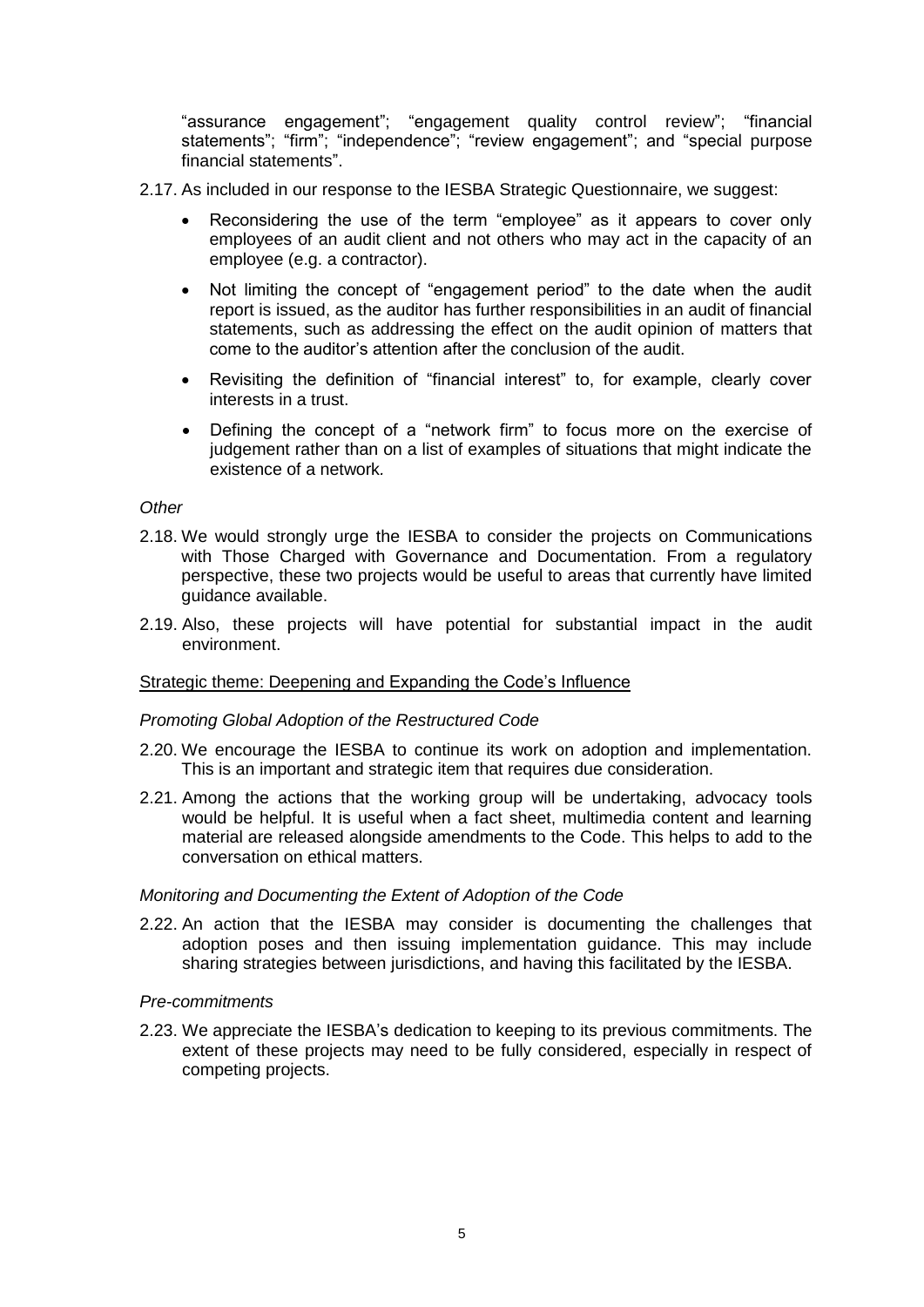#### *Post-Implementation Review of the Restructured Code*

- 2.24. This should be a priority issue; however, the appropriate timing of this project must be considered. Sufficient time must be allowed for auditors and jurisdictions to implement the Code, evaluate the implementation and then provide feedback on whether the objectives of the Restructured Code Project have been met.
- 2.25. The IESBA's effective date for the IESBA Revised and Restructured Code of Ethics for sections relating to independence for audit and review engagements will be for audits and reviews of financial statements for periods beginning on or after 15 June 2019. This is assuming that jurisdictions have aligned with the IESBA effective date.
- 2.26. Real information may only be available in mid-2022, at least two years after implementation. Thus, the proposal for post-implementation review in Q2 2023, while possible, may be ambitious.

### *Other activities:*

2.27. We agree with the actions planned by the IESBA.

#### Strategic Theme: Expanding the IESBA's Perspective and Inputs

#### *Coordination with the IAASB and IAESB and Other Activities*

- 2.28. We support the IESBA's efforts to increase coordination and consultations. While this has been listed as a proposed action during the strategic period, coordination and consultation may be an approach that the IESBA would consider adopting beyond the strategic period.
- 2.29. We look forward to a more coordinated approach in setting strategic objectives, as this may result in common themes.
- 2.30. On the IAASB's revisions to ISQC 1 (System of quality management), the IESBA may consider reflecting on the system theory as well as governance and leadership from ISQC 1.

### *Other Activities*

2.31. We agree with the actions planned by the IESBA.

- 3. *Recognizing that this proposed SWP is ambitious, do you believe the IESBA should accelerate or defer any particular work stream(s)? If so, please explain why.*
	- 3.1. We believe that the IESBA should give due consideration to the timing of the projects when finalising the proposed SWP. This includes the capacity of the Board, staff and the capacity at the jurisdictional level in keeping up with these changes.
	- 3.2. The Revisions and Restructure of the Code is an all-encompassing project, and time is needed at a jurisdictional level for proposed awareness raising and implementation support. Further amendments to the Code in the short term would be disruptive, inefficient and a distraction from real change.
	- 3.3. We welcome a carefully considered and coordinated consultative process on projects. Large projects that start with a survey usually yield better results as that allows for the conversations to be initiated at the jurisdictional level. This may also ease the pressure on the Board, Working Groups and respondents as the conversation matures.
	- 3.4. While we have not suggested that a project be left off the agenda, the projects proposed have various levels of work effort. We would encourage the IESBA to